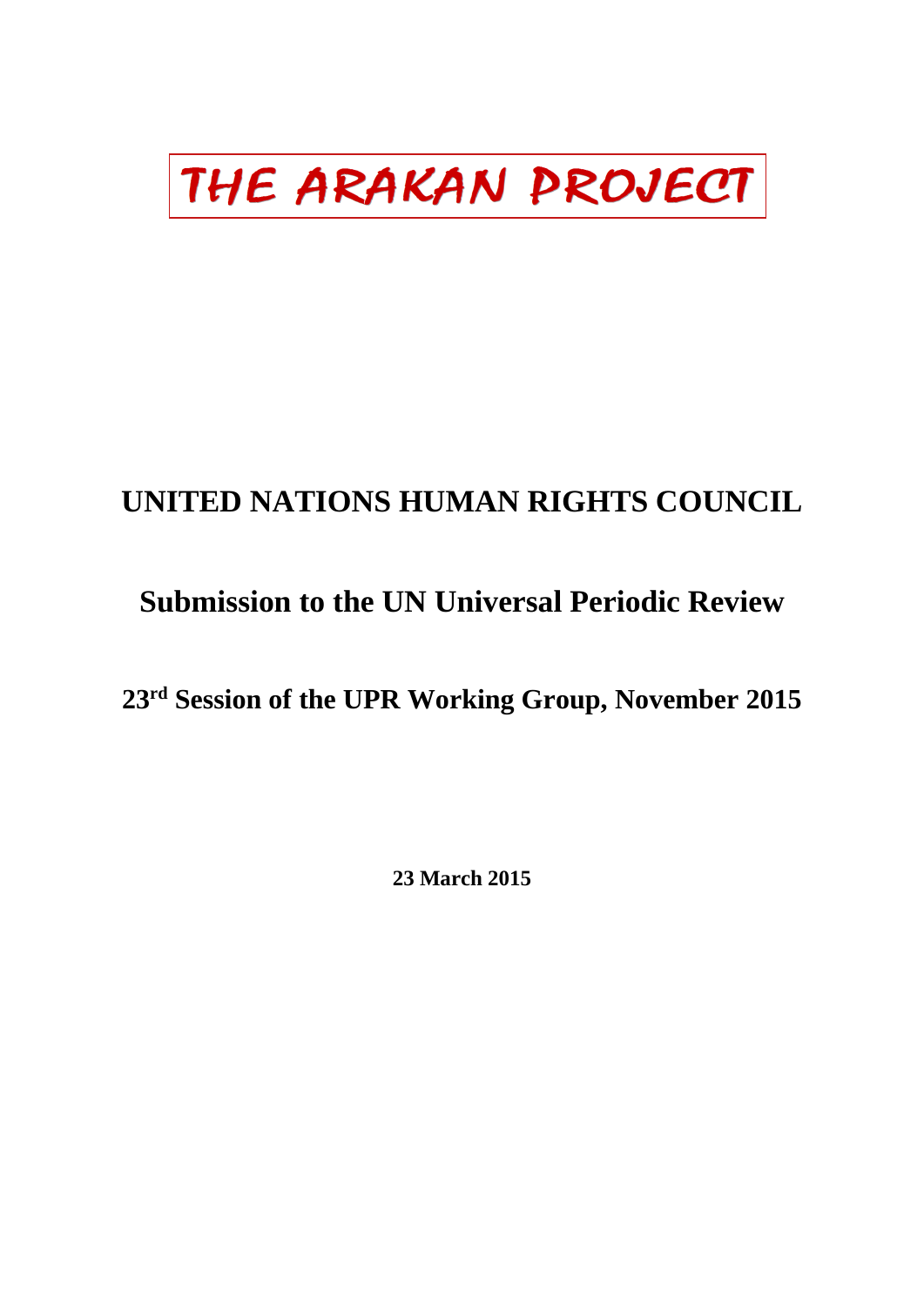# **UNITED NATIONS HUMAN RIGHTS COUNCIL The Arakan Project - Submission to the UN Universal Periodic Review 23rd Session of the UPR Working Group, November 2015**

# **MYANMAR**

## **A. INTRODUCTION**

1. The Arakan Project (AP) is a human rights organization based in Thailand, which, since 1999, has specialized in monitoring and documenting the situation of the Rohingya Muslims, an ethnic, religious and linguistic minority in Rakhine State of Myanmar. The Arakan Project has regularly submitted its findings to relevant UN Treaty Bodies<sup>1</sup> (CEDAW and CRC) and to UN Special Procedures, including the UN Special Rapporteur on the human rights situation in Myanmar, and other thematic experts.

2. Since the first review at the 10<sup>th</sup> Session of the UN Universal Periodic Working Group in January 2011, the situation of the Rohingya in Rakhine has significantly worsened. Two waves of sectarian violence broke out in Rakhine State in June and October 2012, mostly targeting the Rohingya, which resulted in 192 deaths and 8,614 houses burnt down, the displacement of 140,000 Rohingya to segregated IDP camps and further restrictions on movement not only applied to those displaced but to all Rohingya communities in Rakhine State.

3. This submission focuses on the Rohingya minority and covers two topics – denial of legal status which renders them stateless and the particular human rights situation in northern Rakhine State, the main research area of The Arakan Project, where Rohingyas have not been displaced to IDP camps but where they are subject to severe forms of discrimination, increased restrictions and other abuses.

### **B. NORMATIVE AND INSTITUTIONAL FRAMEWORK OF THE STATE**

### **Implementation of international human rights obligations**

4. Myanmar is a state party to the UN Convention of the Rights of the Child (CRC) and the UN Convention for the Elimination of Discrimination against Women (CEDAW) but has completely ignored recommendations specific to the Rohingya minority in the Concluding Observations issued by the respective treaty bodies. Key recommendations in the Concluding Observations of the Committee on the Rights of the Child CRC/C/MMR/CO 3-4 dated 12 March 2012 call on Myanmar to address the issue of statelessness and discrimination (CRC, para 42), to ensure birth registration without discrimination and to lift local orders concerning marriage authorization and restriction of pregnancy (CRC, para 44).

5. Myanmar is also a State party to the ILO Convention No. 29 prohibiting forced labour and ratified the ILO Convention No. 182 proscribing the worst forms of child labour, but continues to impose compulsory labour on the Rohingya, including on children.

1

<sup>&</sup>lt;sup>1</sup> The Arakan Project submissions to treaty bodies can be found on the Online Burma Library: [www.burmalibrary.org](http://www.burmalibrary.org/)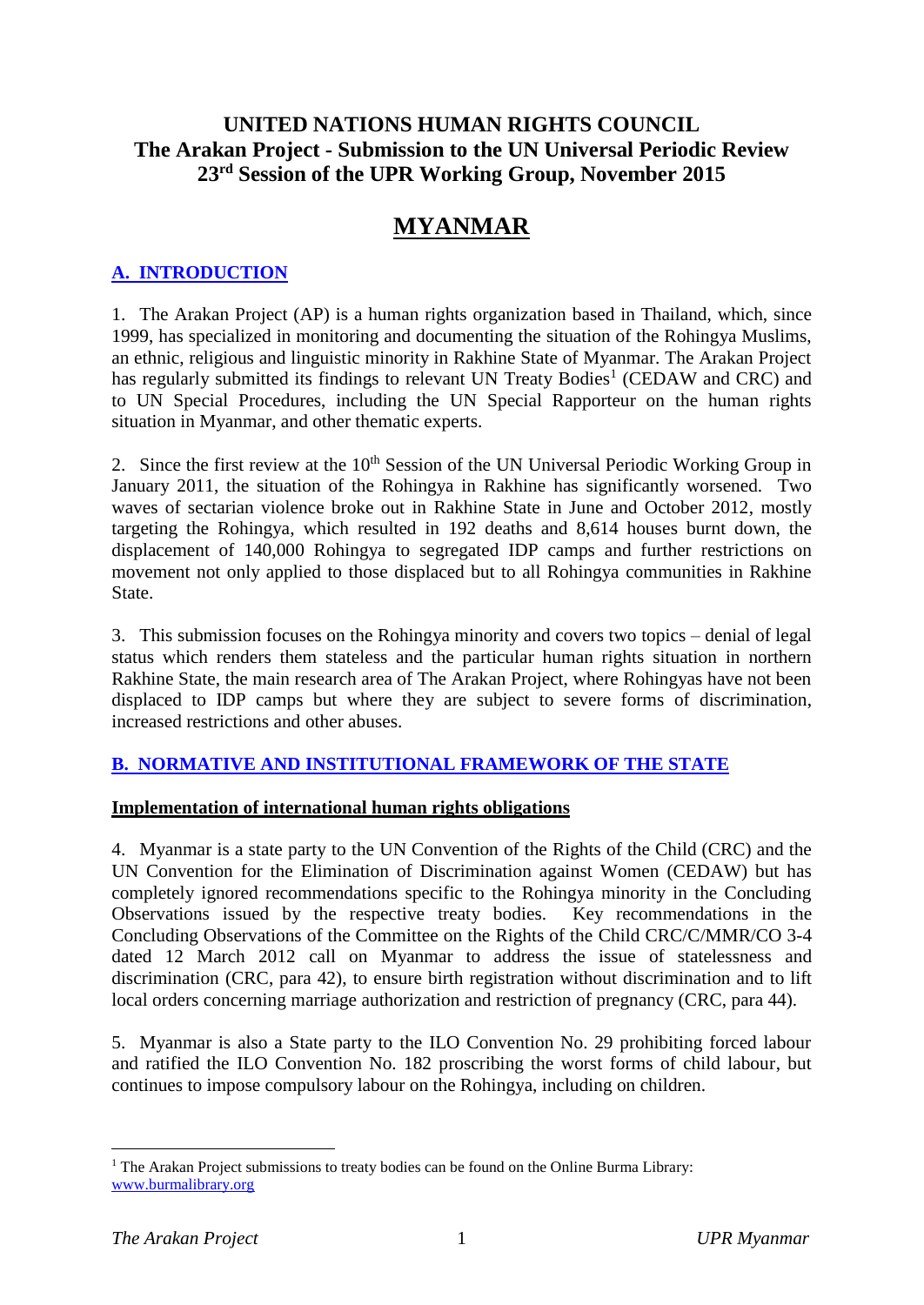### **Cooperation with UN Human Rights mechanisms**

6. Myanmar has granted the UN Special Rapporteurs on the Situation of Human Rights in Myanmar access to Rakhine State since 2010 but has failed to implement any of their recommendations. Moreover, Myanmar has so far not extended an invitation to any thematic Special Rapporteurs despite repeated requests.

#### **Domestic legal framework of the Rohingya's exclusion and discrimination**

7. The 1982 Citizenship Law<sup>2</sup>, essentially based on *jus sanguinis* criteria, identifies three categories of citizens: *(Full*) citizens, *Associate* citizens and *Naturalized* citizens, issued with colour-coded ID cards, with different sets of rights. *(Full) citizens* or citizens by birth are mostly those belonging to one of 135 'national races' settled in Burma/ Myanmar before 1823, the start of the British colonisation of Arakan, as published by the Government. Access to *naturalized citizenship* requires fulfilling stringent requirements such as tracing lineage for three generations, fluency in one of the recognised national languages, to be of sound mind and of good character. Moreover, naturalised citizenship can be revoked at any time. This law is discriminatory and does not conform to international standards.

8. A proposal to reform the 1982 Citizenship Law according to international standards was submitted to Parliament on 6 November 2012 but was turned down and, in July 2013, President Thein Sein confirmed that there would be no amendment to the Citizenship Law.

9. The 1982 Citizenship Law only provides two avenues for Rohingyas to access citizenship under Article 6, stating that those already granted citizenship under the 1948 Act remain citizens, or through application for naturalised citizenship.

10. The 1949 Burma Residents Registration Act and its 1951 Rules made it mandatory for anyone residing in Burma to be registered. Most people in Burma, including Rohingyas, were then issued with a National Registration Card (NRC), except foreigners. Section 13(1) of the 1951 Rules also provides for the issuance of a Temporary Registration Card (TRC) or 'white card' for a fixed period awaiting its replacement.

11. Following the enactment of the 1982 Citizenship law and its 1983 rules, most NRC holders had their card replaced by a Citizens Scrutiny Card (CSC) but, in Rakhine State, the Rohingyas have been issued with TRCs or White Cards since 1995. While these white cards constitute a proof of identity and residence, they do not confirm citizenship. White card holders were nevertheless allowed to vote in the 2008 Constitutional Referendum and the 2010 national elections.

12. On the eve of the 2014 nationwide population census conducted by the Ministry of Immigration and Population and following Rakhine attacks on UN and INGO premises in Sittwe, the Government announced that the Rohingya would not be allowed to self-identify as Rohingya, giving them the choice of identifying as Bengali or being excluded. As a result, most Rohingyas were not counted in the census.

13. In July 2014, the Government started a Citizenship Verification process in Rakhine State based on the 1982 Citizenship Law in which Rohingyas have to self-identify as Bengali to

1

<sup>2</sup> The 1982 Burma Citizenship Law can be accessed at: <http://www.refworld.org/docid/3ae6b4f71b.html>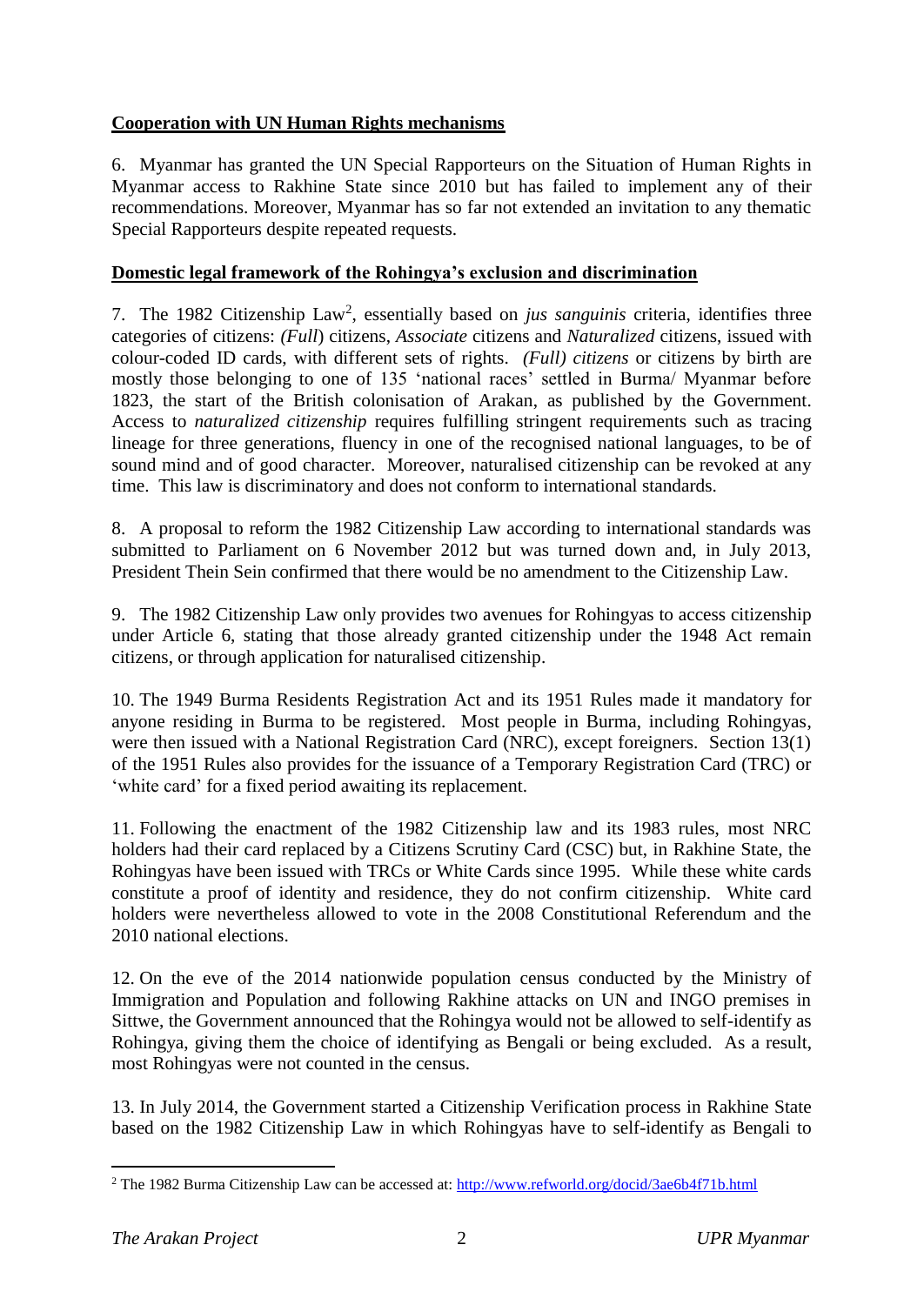apply. A draft Rakhine State Action Plan stated that those who refuse to participate and those who do not meet required criteria would be relocated to camps or deported elsewhere.

14. A pilot exercise was conducted in Taung Paw IDP camp in Myebon, where displaced Rohingyas survive in a particularly hostile environment and where they had accepted to selfidentify as Bengali during the census. Out of 1,280 applications, 40 were granted full citizenship and 266 naturalised citizenship as of 31 January 2015, despite protests by local Rakhine, but 14 were rejected, 8 for being mentally unsound and 6 on language grounds. The remaining applications are still pending a decision on eligibility. However, for successful applicants, citizenship has not improved their situation as they remain confined to the IDP camp for security reasons.

15. A September 2014 amendment to the 2010 Political Parties Registration Law requires party leaders to be full citizens, and party members to be full or naturalised citizens, thereby excluding the Rohingyas holding white cards to form or join political parties.

16. A law allowing a referendum to amend the Constitution was approved by Parliament on 2 February 2015, reaffirming the right of white card holders to vote. But following protests by Rakhine activists, the President's Office announced in Notification No. 19/2015 dated 11 February 2015 that white cards will expire on 31 March 2015 and will have to be handed over by 31 May 2015. On 17 February, in response to a request submitted by Rakhine political leaders, the Constitutional Tribunal ruled that allowing white card holders the right to vote was unconstitutional.

17. As the citizenship verification is stalled over the Rohingyas' self-identification as 'Bengali' and over Rakhine objections to the exercise, this situation is likely to disenfranchise the Rohingya in future elections but also to leave them without any identity document.

18. On 19 March 2015, as part of a package of four bills referred to as the "Race and Religion Protection" legislation, the Population Control Healthcare Bill was adopted by both the Upper and Lower Houses. This law grants authorities the power to identify regions with high birth rates where women may be required to have 3-year birth-spacing between pregnancies. This bill appears to be an attempt to control Rohingya population growth in replacement of the 2-child policy previously applied by border security forces in northern Rakhine State.

#### **C. PROMOTION AND PROTECTION OF HUMAN RIGHTS ON THE GROUND**

19. As a direct outcome of their lack of legal status, the Rohingya are subject to severe restrictions of movement and are banned from employment in the civil service, including the education and health sectors. Forced labour, arbitrary taxes and land confiscation are are disproportionately imposed on the Rohingya population.

#### **Restrictions on movement**

20. Restrictions on movements have been imposed on Rohingyas in Northern Rakhine State (NRS) for several decades. Rohingyas must apply for a special permit (Form 4) to travel between townships even within NRS. The establishment of many new road check-posts throughout NRS after the 2012 violence has led to arbitrary taxes, fines or arrests. This, combined with curfew regulations, has further reduced freedom of movement for the Rohingya community.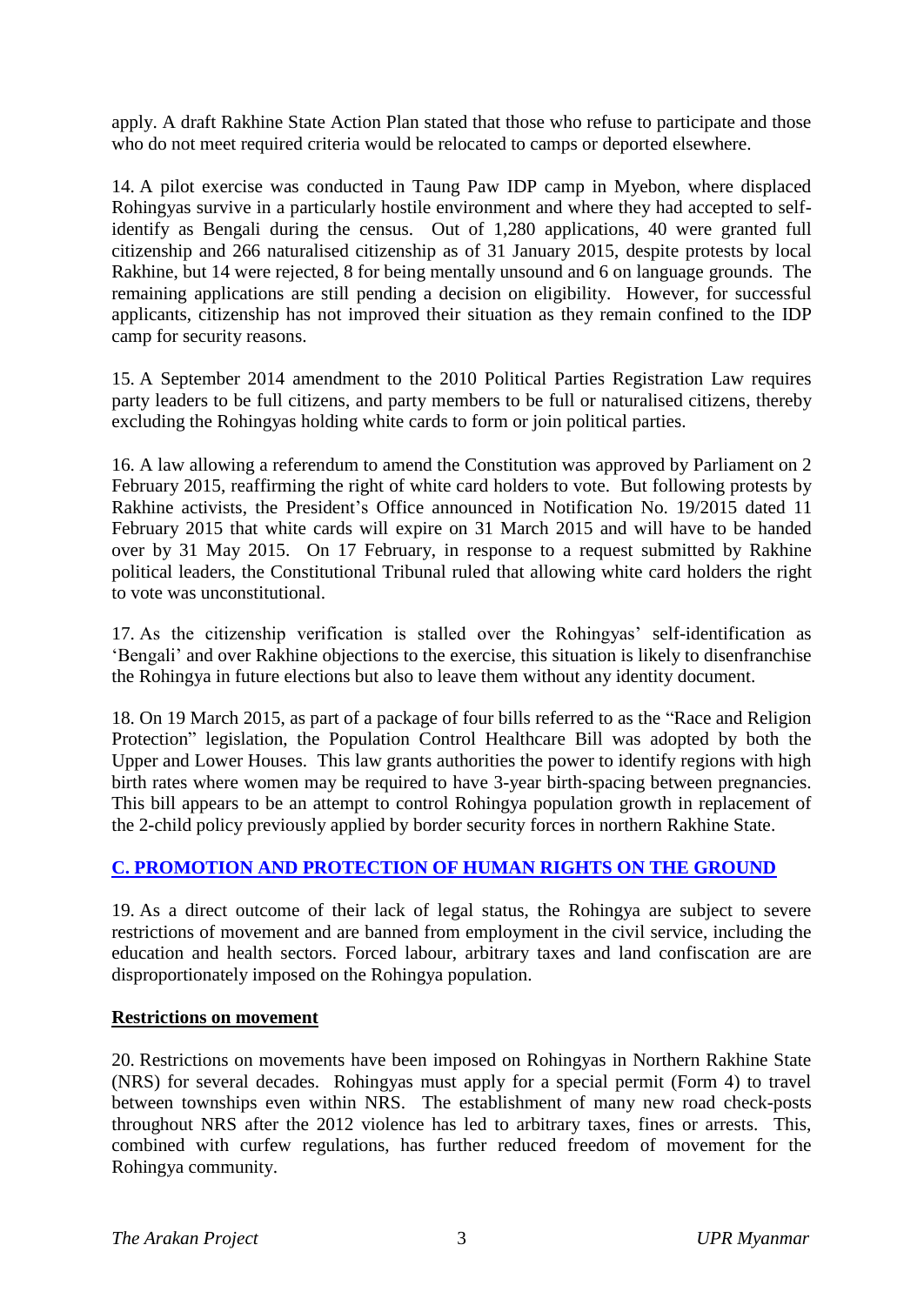#### **Arbitrary arrest and sentencing**

21. In the months following the unrest in Maungdaw Township on 8 June 2012, more than 1,000 Rohingyas were arrested and detained. At least 62 died in custody in Buthidaung Jail from torture and beatings aggravated by lack of medical care, poor nutrition and appalling detention conditions. Others were buried in mass graves in the days after the violence. 72 children were among those jailed and sexual abuse against Rohingya child detainees by Rakhine prisoners was consistently reported. In total, 973 Rohingyas were sentenced to between 5 and 13 years imprisonment under Penal Code Sections 148 (rioting) and 506 (intimidation causing destruction of property or death) and other charges without fair trial.

22. From September 2014, Myanmar security forces stepped up raids, arbitrary arrests and random beatings of Rohingya villagers, particularly in Maungdaw Township. This appears to be an orchestrated campaign of intimidation and harassment with the objective of spreading fear among the Rohingya population and encouraging them to leave the country. The Arakan Project documented 260 Rohingyas arrested arbitrarily from 25 September to 31 December 2014 alone: 235 in 37 village tracts in Maungdaw Township and 25 in and around Buthidaung Town. At least 5 Rohingya men were killed in North Maungdaw – two tortured to death in Border Guard Police (BGP) custody, two beaten to death during raids on villages and one shot dead.

23. These arrests were mostly conducted by BGP and, in some cases, by the Myanmar Army, SaYaPa (Military Intelligence) or in joint operations and generally occurred during night raids on villages, in villagers' houses or shops, and occasionally at check posts on the road.

24. During this period, arbitrary arrests in Maungdaw Township were ostensibly related to alleged links to Rohingya insurgents and involved torture, imprisonment and sentencing. However, the Maungdaw Court ultimately sentenced 23 of those arrested to 5 years imprisonment on immigration charges. In Buthidaung, 8 Rohingyas, mostly owners of computer shops, were also arrested and brutally tortured. Nevertheless, the purpose of arbitrary arrests is often extortion as, in the majority of reported cases, detainees were released against the payment of a bribe.

25. Another 59 Rohingyas have been arrested in NRS since 1 January 2015, many for refusing to update their household list.

#### **Arson attacks and homelessness**

26. **F**ollowing unrest in 2012, Rakhine villagers evicted 48 families from Than Dar and 62 families from Zaw Ma Tet in South Maungdaw, after destroying their houses and orchards. These families took shelter in neighbours' houses and, in March 2015, they have still not been rehabilitated or allowed to return to their original place.

27. In March 2014, a series of arson attacks took place in various Rohingya villages in North Maungdaw. At least 150 houses were set on fire, allegedly by Rakhine villagers, in Laung Done and Ngar Sar Kyu villages. Other villages in Maungdaw Township were also affected by similar fires. Villagers who lost their homes in these arson attacks returned to live in makeshift shelters on their own plot of land as most are still awaiting official permission from the authorities to rebuild their houses.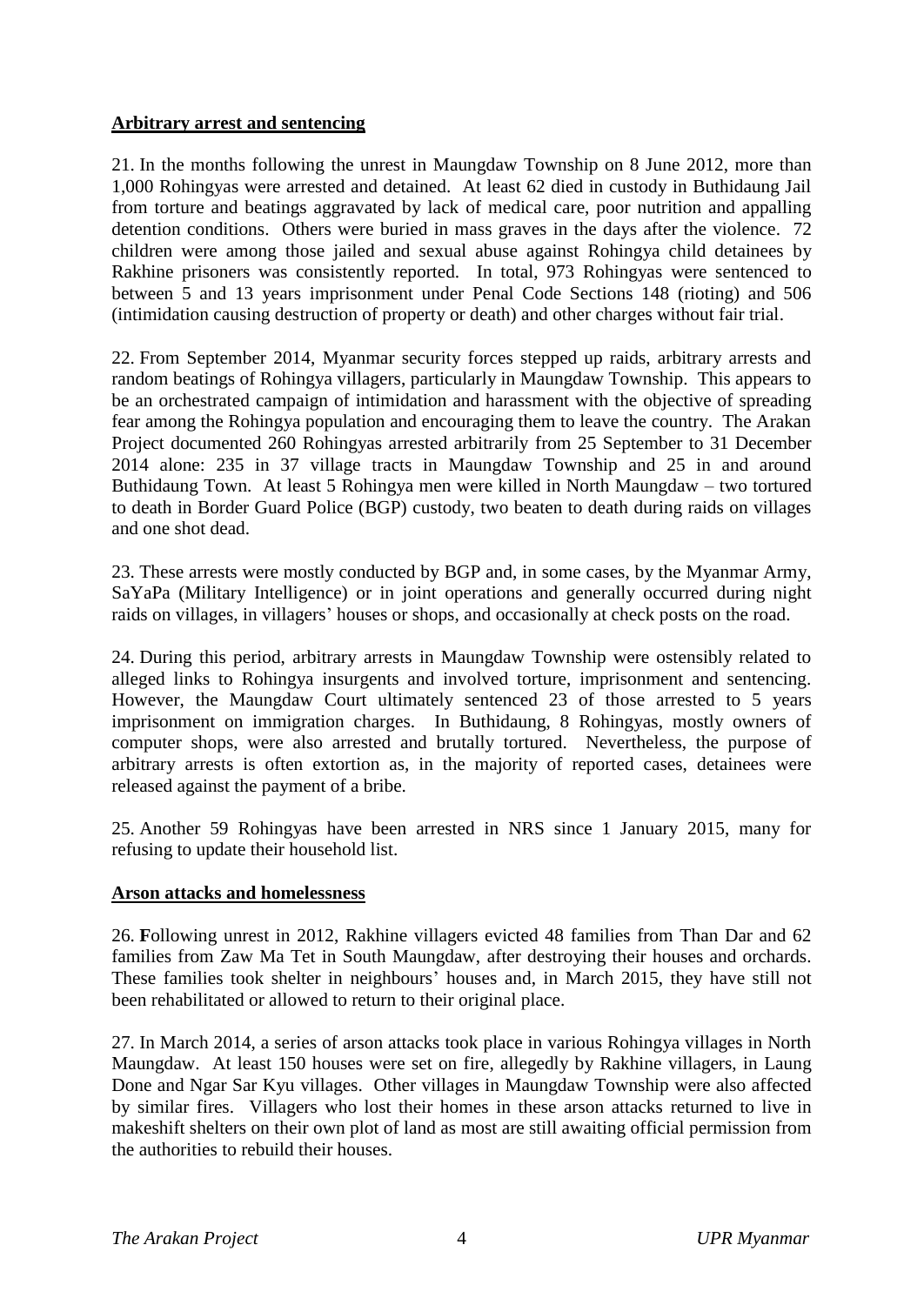28. Permission to rebuild homes was also denied to at least 27 households in Maungdaw town whose houses were burnt down in June 2012. However, 21 houses in the western hamlet of Du Chee Yar Tan set ablaze on 28 January 2014 have been reconstructed.

#### M**arriage authorisations**

29. **R**ohingyas in NRS are the only community in Myanmar who must apply for official permission to marry as per a regional order. After the dissolution of the NaSaKa, Village Administrators are now responsible for issuing such permission but newly married couples are no longer required to sign a declaration that they will not have more than two children. However, children previously blacklisted or unregistered have still not been registered.

#### **Forced Labour**

30. **F**orced labour has not yet been eradicated despite a general decrease observed over the last 3-4 years nationwide, including in Maungdaw Township, although not in Buthidaung Township where the Army continue to requisition forced labourers extensively for camp maintenance and sometimes for cultivation. Sentry duty, by which villagers are forcibly recruited to sit in sentry posts and guard villages at night, has increased throughout NRS.

#### **Access to health care**

31. On 26 February 2014, the Government, under pressure from Rakhine protesters, suspended *Médecins sans Frontières* (MSF) from operating in Rakhine State. In December 2014, MSF was allowed to return to northern Rakhine State and, with other INGOs, provide limited humanitarian assistance; but expatriate and local staff, as well as patients, face tighter travel restrictions. In addition, a curfew from 11 p.m. to 4 a.m. remains in place since 2012.

32. In ill-equipped government hospitals in Maungdaw and Buthidaung towns, Rohingyas are generally treated roughly, sometimes insulted, by Rakhine doctors and nurses whom they have to bribe to receive the most basic care.

#### Acc**ess to education**

33. Since June 2012, Rohingya youths and children have had little to no access to education. All Muslim religious education institutions were closed down, even *maktabs* where young children learn the basic tenets of Islam. However, maktabs have restarted clandestinely in villagers' houses. Government schools have mostly reopened but Rohingya and Rakhine students remain segregated in separate classrooms in some schools in Maungdaw Town. In 2014, only about 150 Rohingya students successfully passed high school matriculation in Maungdaw and Buthidaung Townships (out of a total population of 800,000) and have no opportunity to pursue higher studies as Muslim students are barred from Sittwe University and are not allowed to travel to and enrol anywhere else in the country.

#### **Access to livelihood**

34. Deterioration in the level of access to livelihood and endemic insecurity in NRS, have been key factors prompting large numbers of Rohingyas to flee by boat or other means since June 2012. The combination of restrictions on movement, curfew regulations and arbitrary taxes has the most serious impact on economic insecurity. Rohingya traders need to rely on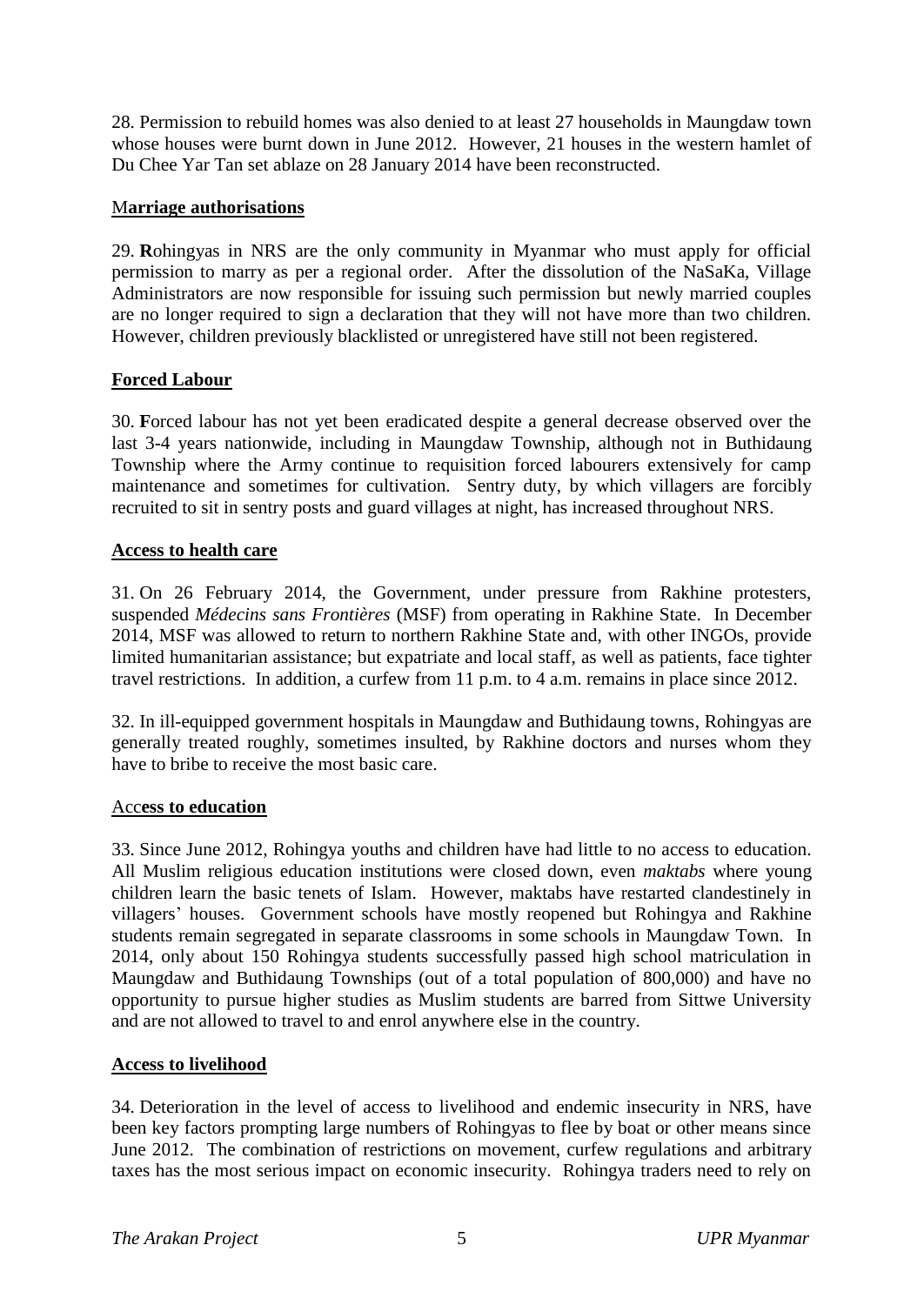Rakhine middlemen to purchase and sell goods outside the district and they are often cheated. Moreover, in 2014, border trade with Bangladesh was also limited to those with official import licences. Even trade between Maungdaw and Buthidaung has decreased due to costs involved in acquiring travel permits. Bribes collected at numerous check-posts have also hindered access to markets. Moreover, new taxes are also imposed on fishing.

35. Villagers complained about the role of Buddhist settlers whose model villages<sup>3</sup> are often situated at the foot of the hills. Together with the Forest Department, these settlers prevent Rohingya villagers from collecting firewood and other forest resources or from grazing their cattle in the hills.

#### **National elections in 2015**

36. By the time the Working Group on the Universal Periodic Review examines the human rights situation in Myanmar, new developments are likely to have taken place before or during the national elections scheduled in October/November 2015. We anticipate that Rohingyas would be denied voting rights and could be left without identification documents. This could trigger renewed violence, human rights violations and a larger exodus of refugees.

#### **D. RECOMMENDATIONS**

37. The Human Rights Council should urge the Government of Myanmar:

- To immediately amend the 1982 Citizenship Law to prevent statelessness, with the effect of granting citizenship and accompanying rights to the Rohingya in Rakhine State, and to abide by international human rights standards, in particular by its obligations under the Convention of the Rights of the Child and the Convention on the Elimination of All Forms of Discrimination Against Women.
- To implement recommendations of the UN Special Rapporteur on the Situation of human rights in Myanmar and to extend an official open invitation to other thematic UN Special Procedures to Rakhine State.
- To cancel any citizenship verification process that would remove rights from the Rohingya.
- To ensure that the Rakhine State Action Plan is consistent with international human rights principles and does not include measures subjecting Rohingyas to forced encampment, segregation or deportation.
- To repeal the Population Control Healthcare Bill that may affect Rohingya women's reproductive rights.
- To take immediate steps to eradicate all discriminatory policies and practices against the Rohingya population, including on restriction on movement, and ensure they are treated equally to other Myanmar nationals.

1

<sup>&</sup>lt;sup>3</sup> 'Model villages' to settle Buddhists from various parts of Myanmar were established during previous decades by the Ministry of Border Affairs (NaTaLa) on Rohingya land along the border with Bangladesh.